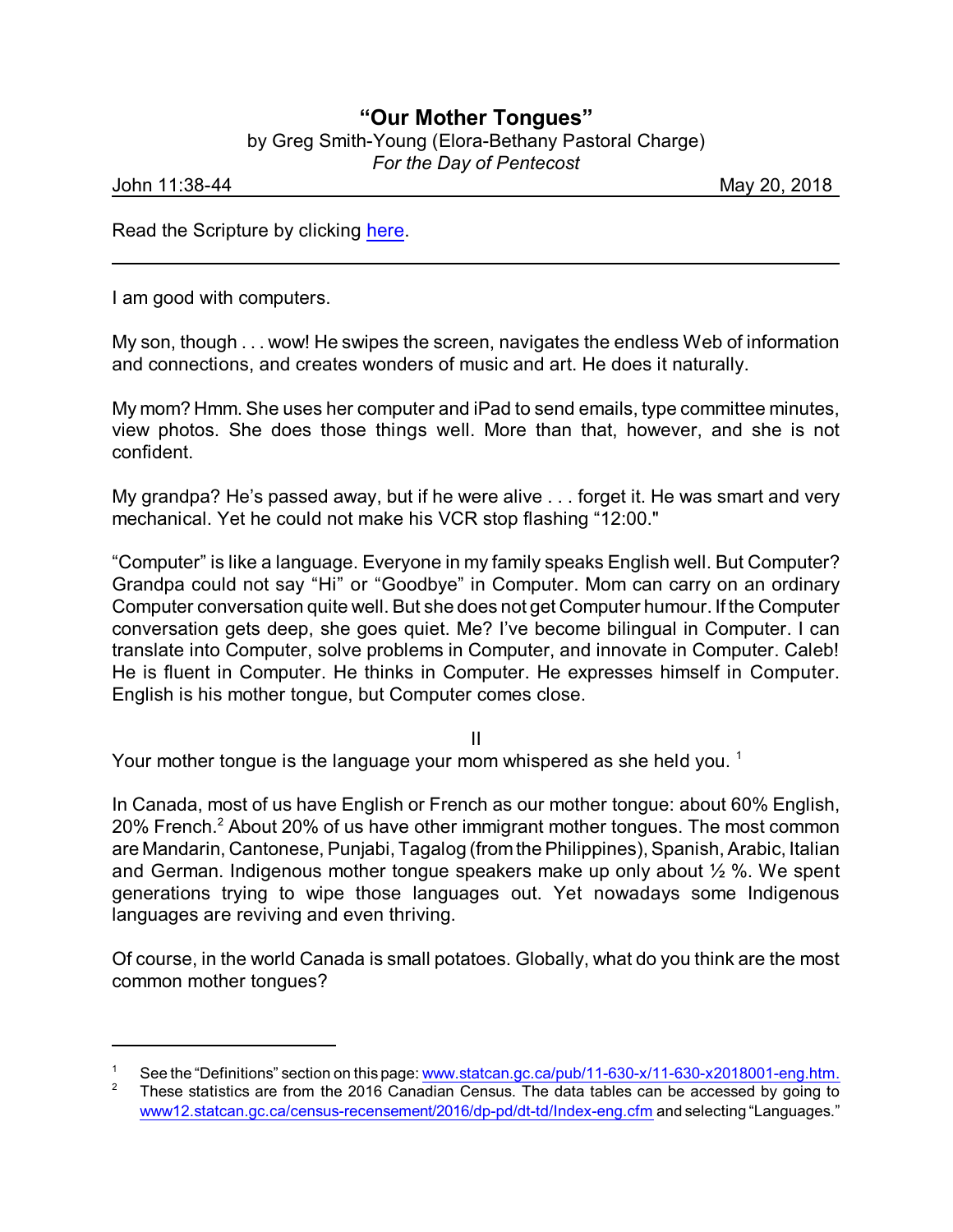In order, they are:

- Mandarin (Chinese) • Spanish
- English
- **Arabic**
- Russian

**Bengali** 

• Hindi

• Portugese

Each of us has a mother tongue. Some — about 4% in Canada — are blessed to have more than one . . . not including Computer.

Many can speak Computer fluently with others, even when they don't understand each other's mother tongues. My friend Majd's mother tongue is Arabic. He is learning English quickly. Even when his English was meagre, though, Majd could sit with another Computer speaker and they understood each other.

Computer is like a "bridge language."<sup>3</sup> A bridge language is one that people with different mother tongues share in common. At the United Nations, English, French and Spanish are bridge languages.<sup>4</sup> In the European Union, English has become a bridge language. (Now, with Brexit, that's ironic!). $^{\rm 5}$ 

The biblical world had bridge languages too. In a Jerusalem marketplace, a shopkeeper might speak Hebrew (with a Galilean accent), know a bit of Latin (the bridge language of the Roman Empire), understand Greek very well (it was the bridge language of the eastern Mediterranean), and be fluent in Aramaic (the bridge language of the Middle East.) She'd speak these with customers and neighbours who had all sorts of mother tongues.

Which leads us to what happened that Pentecost morning in Jerusalem, at about 9:00 am.

III

Pentecost is the name that Greek-speaking Jews gave to Shavuot. Shavuot s a Jewish festival that happens 7 weeks after Passover (for Christians, that's 7 weeks after Easter). Shavuot celebrates the wheat harvest. It also celebrates when God gave the great gift of the Torah. (That's the first five books of our Bible). In Torah, God speaks to Israel. That's big!

So Jews came from all over. Through the centuries, by immigration and exile, Jews established homes and communities through the known world. Still, Jerusalem is home.

[https://en.wikipedia.org/wiki/Lingua\\_franca](https://en.wikipedia.org/wiki/Lingua_franca).

<sup>&</sup>lt;sup>4</sup> In addition, Arabic, Russian and Mandarin are also official languages of the United Nations. See <http://aboutworldlanguages.com/international-languages>

<sup>&</sup>lt;sup>5</sup> The irony is that the United Kingdom is in the process of leaving the EU ("Brexit"). For English as a Lingua Franca in general, see [https://en.wikipedia.org/wiki/English\\_as\\_a\\_lingua\\_franca](https://en.wikipedia.org/wiki/English_as_a_lingua_franca). For the specific case of English in Europe, and how that is changing the language, see [https://en.wikipedia.org/wiki/Euro\\_English](https://en.wikipedia.org/wiki/Euro_English)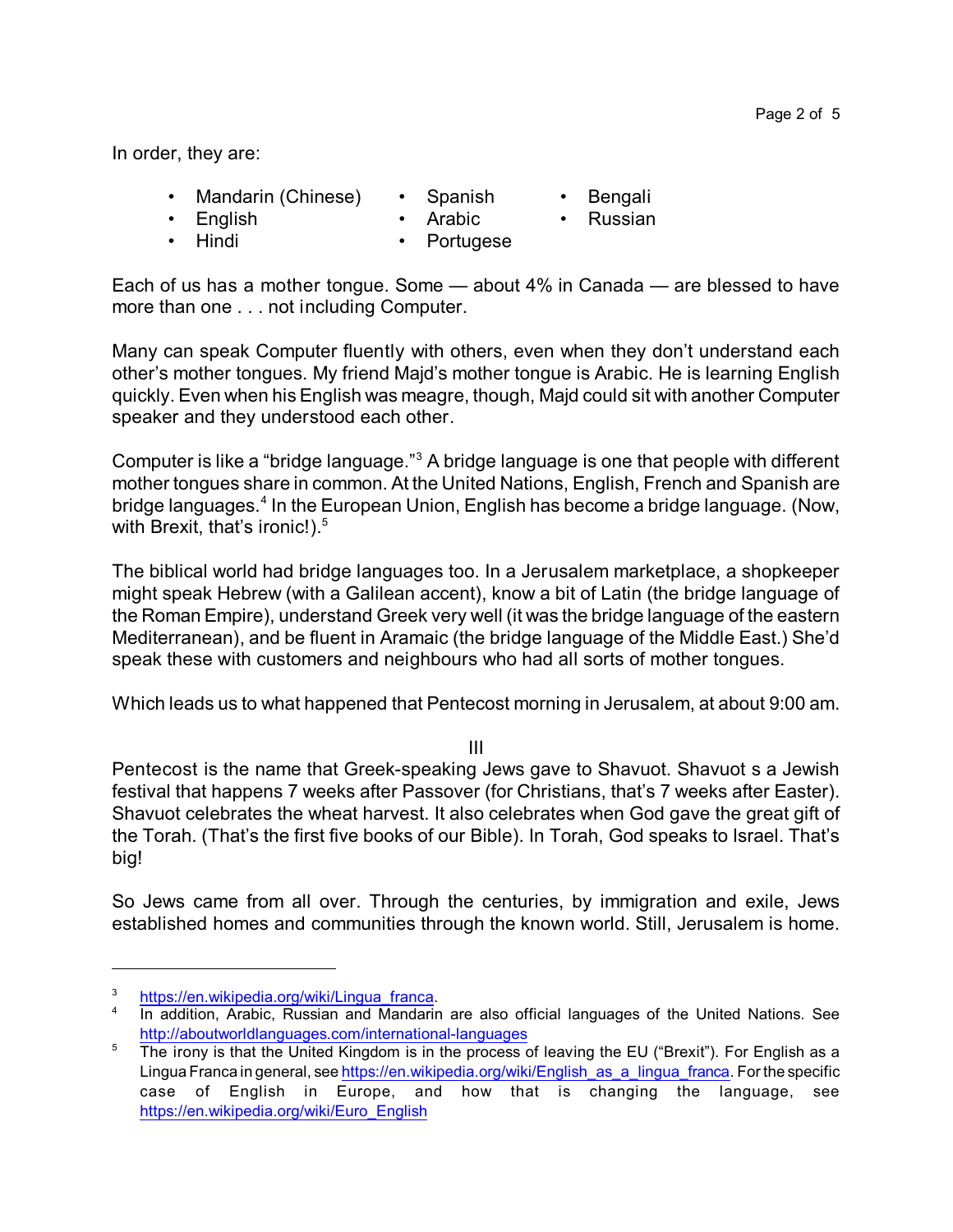So for festivals like Shavuot, Jews from many races, ethnicities and nations poured to Jerusalem. This brought together their many languages.

Picture that morning in Jerusalem. Hear the mixture of mother tongues: Parthian, Persian, Akkadian, Aramaic, Armenian, Greek, Pisidian, Coptic, Lybian, Nabatean, and so on. When they needed to talk together, they'd switch to those bridge languages. Haggling might happen in Hebrew. Arguments break out in Aramaic. Voices shout loudly in Latin. Gossip shared in Greek.

IV

It's into this magnificent mixture that God flings the church to tell about Jesus.

Jesus had got them ready for this. In the weeks after his resurrection, Jesus promised that they will be immersed in the Holy Spirit, that the Holy Spirit will give them power so they can tell what they've seen. So they can talk about Jesus throughout the world. $6$  This is to a few dozen people who had meagre credentials, little experience and no power.

After Jesus left them, they stayed together and prayed earnestly for what was next.

That Pentecostal morning, God the Spirit made it happen. You heard about the sound like a hurricane. You heard about the light, like flames kissing them. The Spirit can fill us gently or wildly! This time, it was wild!

The Spirit unleashed them into streets crammed with festival-goers, those spiritual tourists who'd come back to the old country from nations all around.

And the disciple community spoke to them about Jesus.

Do you remember what language they spoke? Of all the languages available that day, what language did they use?

All of them.

Not just Hebrew, or Greek, or King James English. Not just one of the bridging languages. Not some special holy tongue made up for the occasion. No, the Spirit gave them the ability to speak with each person, in that person's mother tongue.

 $6$  Acts 1:5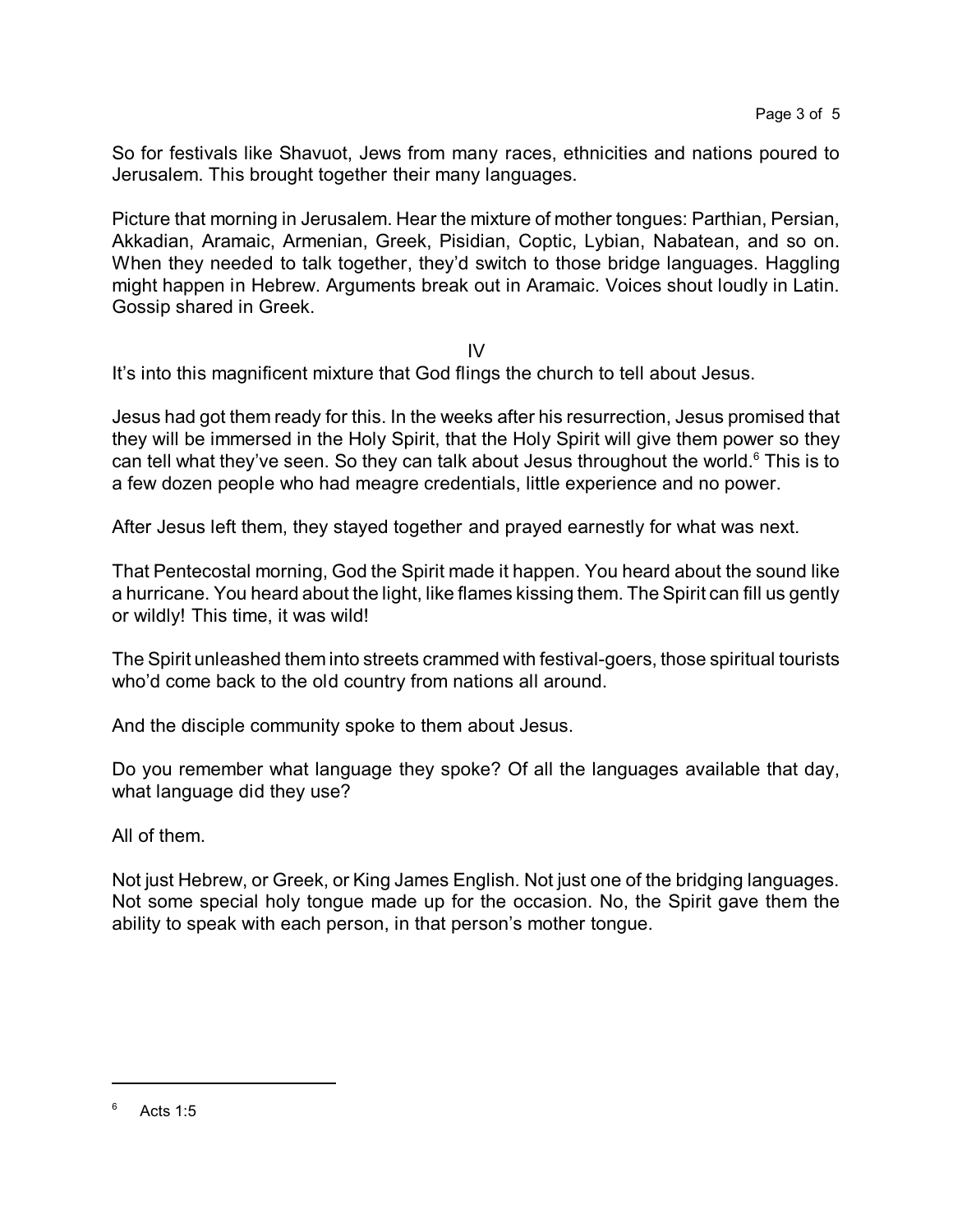The roaring wind, wonderful. The tongues of fire, great. Obviously, those had a tremendous impact on Jesus disciples.

But the miracle of Pentecost is communication. It's communicating God's love. It's communicating God's Good News. It's communicating the Shattering and Shaking and World-Changing Report of what God has done in Jesus because of God's unsearchable, unquenchable love. To communicate this, God the Holy Spirit gives these ordinary people this extraordinary ability to speak that life-changing Announcement to each person there in their own mother tongues.

This person from Iran, his mother tongue is Parthian. So through a disciple, who might never have heard of Parthian, God speaks love in Parthian.

This person is from eastern Turkey, and her mother tongue is Armenian. So through a disciple, God speaks love in Armenian.

This person is from Africa, speaks Lybian, so through a disciple God speaks love in Lybian.

VI

This week I heard this phrase: *"The Kingdom moves at the speed of relationship."*

God's Kingdom is the full fruition, the completion, the great sigh of relief and joy, the answer to our prayers. Jesus' resurrection was, more than anything else, the unexpected sign of God's Kingdom's coming.

So after his resurrection, his disciples were saying *"Is it now, Jesus?"*

Jesus' answer was basically this:

*The time is not your concern. It's in God's hands. What you will get is power, so you can tell about me in Jerusalem, and through the land, and around the world. That power comes when the Holy Spirit enters into you.*<sup>7</sup>

God's Kingdom is coming at the speed of relationship.

Relationship is about love. Relationship forms through language.

Our mother tongue is our heart language. Someone might speak many languages, but it is probably going to be in her mother tongue that she cries, that she whispers love, that she prays.

 $7$  My paraphrase of Acts 1:7-8.